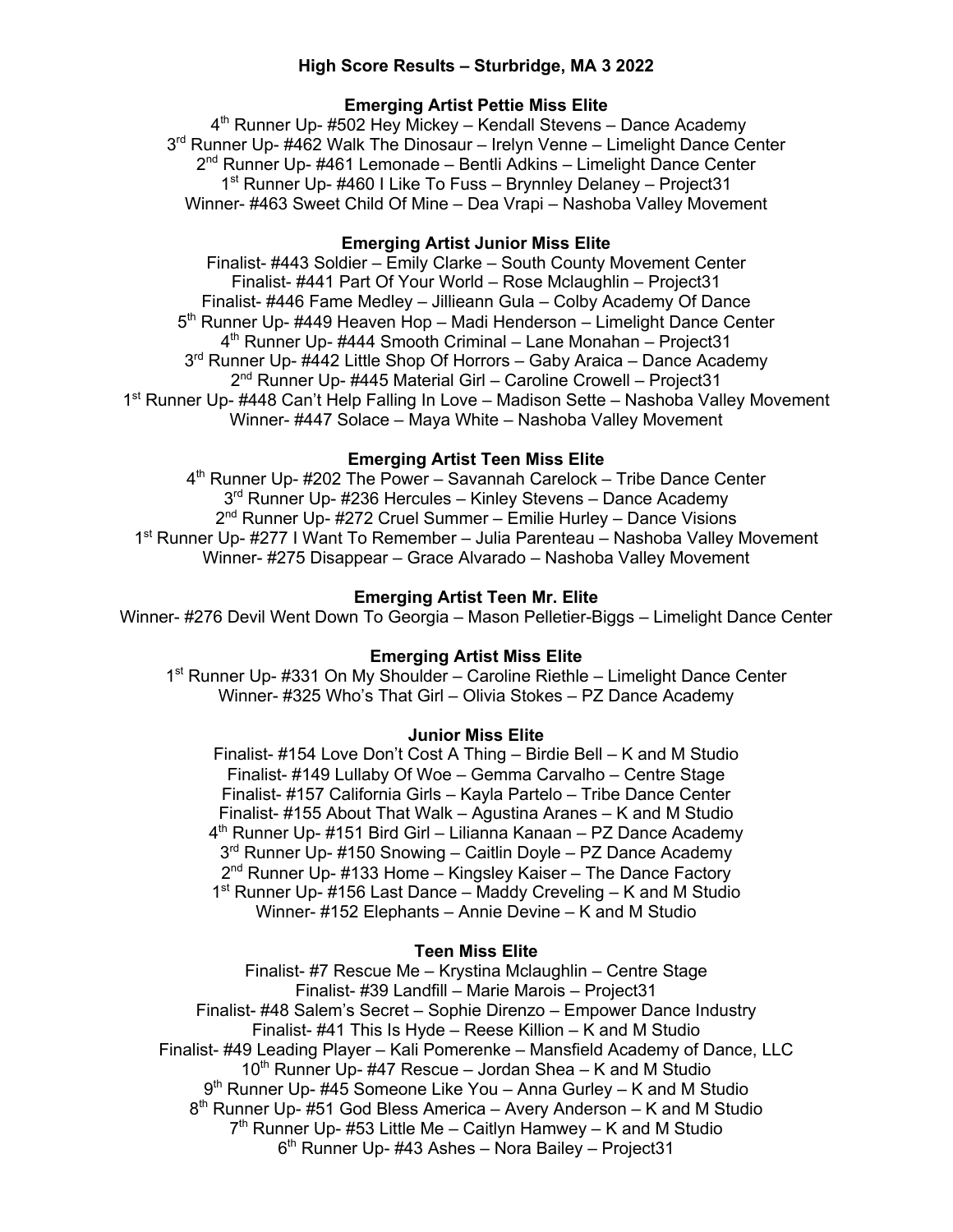$5<sup>th</sup>$  Runner Up- #42 Ghost – Jane Wyman – K and M Studio  $4<sup>th</sup>$  Runner Up- #46 All I Want – Kayla Jackson – K and M Studio 3<sup>rd</sup> Runner Up- #50 The Winner Takes It All – Jessie Hurwitz – PZ Dance Academy  $2<sup>nd</sup>$  Runner Up- #44 Remember Me – Julia Drainville – K and M studio  $1<sup>st</sup>$  Runner Up- #40 Sorrowful – Abby Fortier – K and M Studio Winner- #52 Fallen Angel – Ava Barucci – K and M Studio

#### **Miss Elite**

Finalist- #99 Time – Haleigh Ulicnik – Empower Dance Industry Finalist- #109.1 Shake That – Emma Symonds – Project31 Finalist- #100 Can't Help Falling In Love- Caroline Campbell – K and M Studio 10<sup>th</sup> Runner Up- #106 White Ferrari – Natalie Simone – Project31  $9<sup>th</sup>$  Runner Up- #102 You Are The Reason – Abby Naughton – K and M Studio  $8<sup>th</sup>$  Runner Up- #101 Not Losing You – Grace Gurley – K and M Studio  $7<sup>th</sup>$  Runner Up- #96 Sunday Kind Of Love – Hannah Islam – K and M Studio  $6<sup>th</sup>$  Runner Up- #97 A Million Years – Sadie Sheehan – K and M Studio  $5<sup>th</sup>$  Runner Up- #107 State Of Being – Lilli Fortier – K and M Studio  $4<sup>th</sup>$  Runner Up- #104 Darling – Sophia Villamaino – Tribe Dance Center  $3<sup>rd</sup>$  Runner Up- #103 Little Bird – Caleigh Wetnicka – K and M Studio 2<sup>nd</sup> Runner Up- #98 Gorecki – Nina Palmer – Tribe Dance Center 1<sup>st</sup> Runner Up- #89 Sophisticated – Sasha Powers – Edge Studio of Dance Winner- #105 Secret Love Song – Jillian Medeiros – Dance Xtreme

#### **Mr. Elite**

Winner- #108 Cry To Me – Justin Reilly – K and M Studio

**Tiny Girl Photogenic** Winner- #357 Kehlani Baez – Dane Academy

# **Mini Girls Photogenic**

2<sup>nd</sup> Runner Up- #359 Kendall Stevens - Dance Academy 1<sup>st</sup> Runner Up- #361 Morgan Cook – Dance Academy Winner- #358 Olivia Hobart – Elite Dance Center

## **Mini Boy Photogenic**

Winner- #360 Callan Mahar – Dance Academy

### **Young Girl Photogenic**

Finalist- #369 Gemma Carvalho – Centre Stage Finalist- #371 Mia Baez – Dance Academy Finalist- #364 Emily Clarke – South County Movement Center Finalist- #370 Madison Simonini – Dance Academy 5<sup>th</sup> Runner Up- #368 Paiten Tate – Centre Stage 4<sup>th</sup> Runner Up- #363 Caelan Mcnulty – Dance Academy 3<sup>rd</sup> Runner Up- #166 Izzy Nardolillo – Centre Stage 2<sup>nd</sup> Runner Up- #367 Gaby Araica – Dance Academy 1<sup>st</sup> Runner Up- #365 Ciarra Lavender – Centre Stage Winner- #362 Aubrianna Pessia – Dance Academy

### **Teen Girl Photogenic**

1<sup>st</sup> Runner Up- #174 Hanna Ventura – Centre Stage Winner- #175 Krystina Mclaughlin – Centre Stage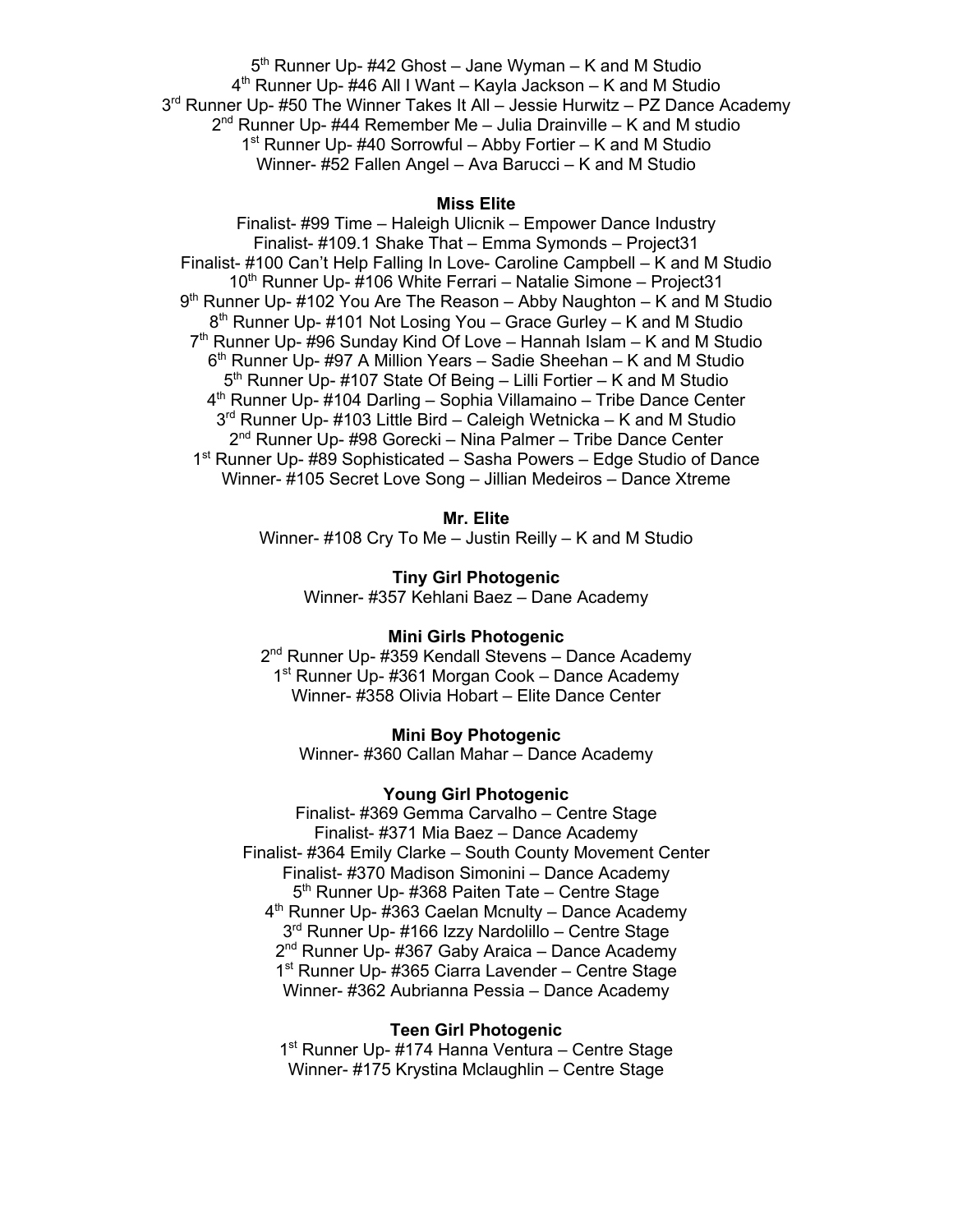## **Young Girl Formal Model**

2<sup>nd</sup> Runner Up- Gemma Carvalho - Centre Stage 1<sup>st</sup> Runner Up- Emily Clarke – South County Movement Center Winner- #374 Paiten Tate – Centre Stage

## **Teen Girl Formal Model**

1<sup>st</sup> Runner Up- #179 Hanna Ventura – Centre Stage Winner- #180 Kyristina Mclaughlin – Centre Stage

## **Mini Girl Fashion Model**

1<sup>st</sup> Runner Up- #463.1 Rose Hobart – Elite Dance Center Winner- #497.1 Kendall Stevens – Dance Academy

# **Young Girl Fashion Model**

Winner- #378 Emily Clarke – South County Movement Center

## **Tiny Recreational Solo**

3<sup>rd</sup> Place- #500 Rubber Ducky – Kehlani Baez – Dance Academy 2<sup>nd</sup> Place- #478 Butterfly Fly Away – Maya Wojtak – Volta Dance Studio 1<sup>st</sup> Place- #479 Isn't She Lovely – Chesney Binette – Tribe Dance Center

### **Mini Recreational Solo**

10<sup>th</sup> Place- #501 I Love Rock And Roll – Callan Maher – Dance Academy  $9<sup>th</sup>$  Place- #506.1 Surf Crazy – Brielle Mchugh – Dance Academy 8<sup>th</sup> Place- #456 What'd I Miss – Clarissa Hand – Mansfield Academy of Dance, LLC  $7<sup>th</sup>$  Place- #121 Dream – Addison Bradley – Empower Dance Industry  $6<sup>th</sup>$  Place- #122 Kill The Lights – Peyton Burns – Empower Dance Industry 5<sup>th</sup> Place- #454 Almost There – Quinn Binette – Tribe Dance Center  $4<sup>th</sup>$  Place- #507.1 Vacation – Allison Mccarthy – Dance Academy 3<sup>rd</sup> Place- #457 See Me In A Crown – Elizabeth Lebeau – Centre Stage  $2<sup>nd</sup>$  Place- #455 Maybe – Grace Mathien – Project 31 1<sup>st</sup> Place- #453 How Sweet It Is – Alanna Flores – Tribe Dance Center

## **Mini Intermediate Solo**

 $7<sup>th</sup>$  Place- #502 Hey Mickey – Kendall Stevens – Dance Academy 6<sup>th</sup> Place- #462 Walk The Dinosaur – Irelyn Venne – Limelight Dance Center 5<sup>th</sup> Place- #461 Lemonade – Bentli Adkins – Limelight Dance Center  $4<sup>th</sup>$  Place- #458 Supermodel – Makayla Heon – The Dance Factory 3<sup>rd</sup> Place- #459 The Square Root Of Possible – Jendaliz Morales – The Dance Factory 2<sup>nd</sup> Place- #460 I Like To Fuss – Brynnley Delaney – Project 31 1<sup>st</sup> Place- #463 Sweet Child Of Mine – Dea Vrapi – Nashoba Valley Movement

## **Mini Competitive Solo**

 $2^{nd}$  Place- #468 Beat Of My Own Drum – Layla Baptiste – Edge Studio of Dance 1<sup>st</sup> Place- #469 Caught Up – Maximiliano Ortega – Edge Studio of Dance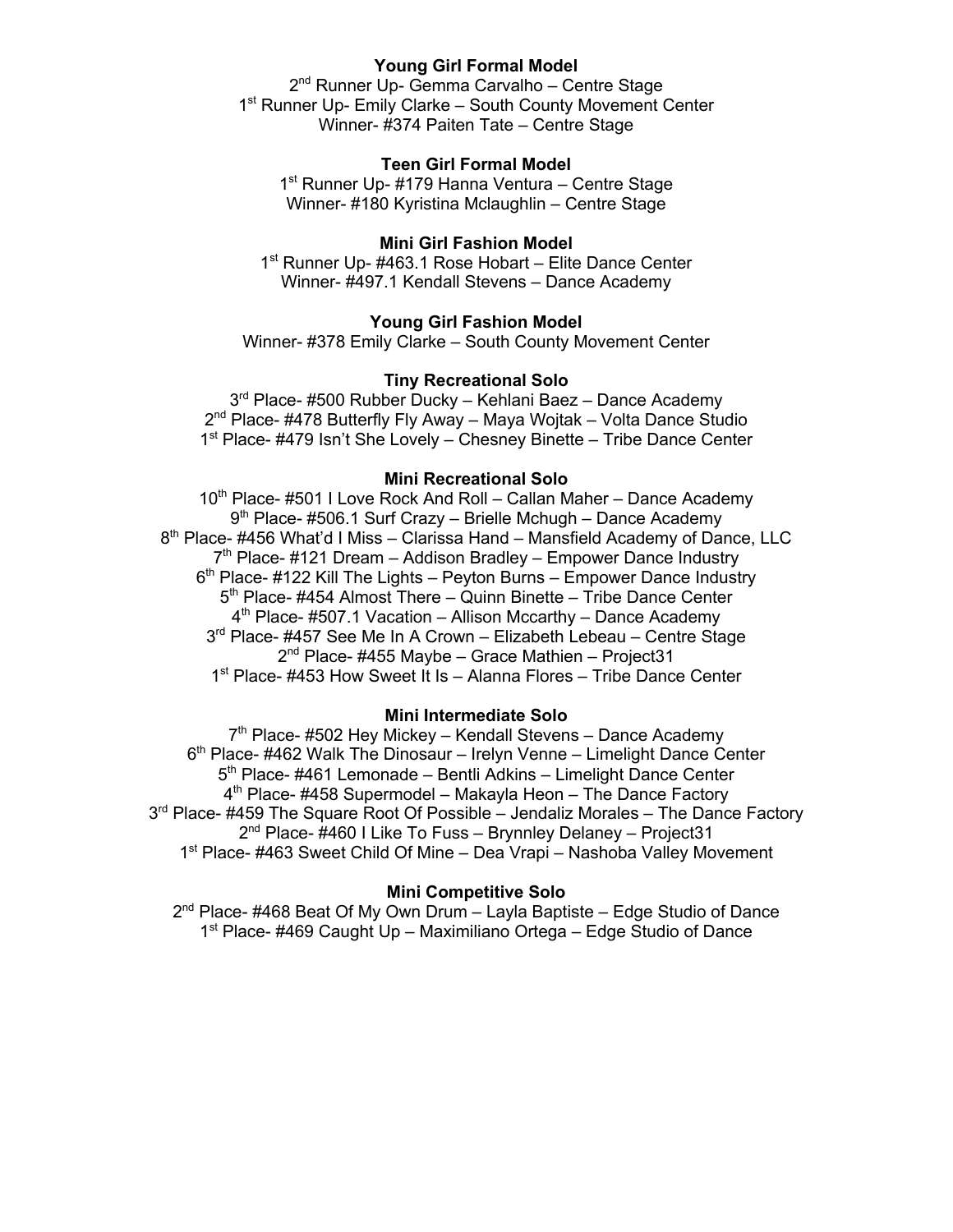## **Young Recreational Solo**

10<sup>th</sup> Place- #392 Fabulous – Addyson Garceau – Limelight Dance Center 9<sup>th</sup> Place- #394 Teddy Bear – Caelan Mcnulty – Dance Academy  $8<sup>th</sup>$  Place- #395 American Bandstand – Catherine Messina – Dance Academy  $7<sup>th</sup>$  Place- #383 Pomegranate Blossoming – Elizabeth Li – Angel Dance Company 6<sup>th</sup> Place- #382 Spirit Of Scholar – Zizheng Fan – Angel Dance Company 5<sup>th</sup> Place- #385 Bountiful Harvest – Helen Hu – Angel Dance Company  $4<sup>th</sup>$  Place- #381 Calling The Moon – Doris Chen – Angel Dance Company 3<sup>rd</sup> Place- #380 Flowers In The Rain – Cindy Jin – Angel Dance Company 2<sup>nd</sup> Place- #379 Enchanted Moonlit Flower – Michelle Liu – Angel Dance Company 1st Place- #384 Moonlight Blossom – Chole Liu – Angel Dance Company

# **Young Intermediate Solo**

 $10<sup>th</sup>$  Place- #426 Le Jazz Hot – Gaby Araica – Dance Academy  $9<sup>th</sup>$  Place- #422 Breaking Free – Josie Mastin – South County Movement Center 8<sup>th</sup> Place- #436 Send Me To The Moon – Madison Mcinerney – South Shore Dance Academy  $7<sup>th</sup>$  Place- #439 Girl Scout – Harper Schmidt – The Dance Factory  $6<sup>th</sup>$  Place- #447 Solace – Maya White – Nashoba Valley Movement 5<sup>th</sup> Place- #440 Born To Entertain – Rachel Mullane – Greater Hartford Dance Academy  $4<sup>th</sup>$  Place- #419 Love goes On – Sofia Galeano – Dawn's School Of Dance 3rd Place- #430 My Party – Lillyanna Hand – Mansfield Academy Of Dance, LLC  $2<sup>nd</sup>$  Place- #425 My Cradle – Brianna Hou – Angel Dance Company 1<sup>st</sup> Place- #422.1 The Awakening – Zachary Latourelle – Tribe Dance Center

# **Young Competitive Solo**

10<sup>th</sup> Place- #151 Bird Girl – Lilianna Kanaan – PZ Dance Academy  $9<sup>th</sup>$  Place- #144 Save Tonight – Brynn Midura – Edge Studio of Dance  $8<sup>th</sup>$  Place- #123 All Of The Stars – Isabella Capalbo – PZ Dance Academy  $7<sup>th</sup>$  Place- #119 Ultraluminary – Emmalyn Rossi – The Dance Factory  $6<sup>th</sup>$  Place- #127 Prayer Of The Children – Susannah Schmidt – K and M Studio 5<sup>th</sup> Place- #150 Snowing – Caitlin Doyle – PZ Dance Academy  $4<sup>th</sup>$  Place- #133 Home – Kingsley Kaiser – The Dance Factory 3<sup>rd</sup> Place- #142 I Just Want To Be Happy – Samantha Daniels – Edge Studio of Dance  $2^{nd}$  Place- #156 Last Dance – Maddy Creveling – K and M Studio 1<sup>st</sup> Place- #152 Elephants – Annie Devine – K and M studio

## **Teen Recreational Solo**

 $5<sup>th</sup>$  Place- #213 Where Is My Mind – Justice Zukowski – Dawn's School Of Dance 4<sup>th</sup> Place- #210 Bye Bye Blackbird – Emma Kenneally – Dance Academy 3<sup>rd</sup> Place- #214 Big Time Boppin – Gabriella Buckley – Dance Academy  $2^{nd}$  Place- #212 Flying Solo – Kayla Murphy – Tribe Dance Center 1st Place- #198 Carry You – Annika Busenitz – Nashoba Valley Movement

# **Teen Intermediate Solo**

10<sup>th</sup> Place- #224 Crown – Brooke Figueiredo – Project31  $9<sup>th</sup>$  Place- #268 House Of The Rising Sun – Juliana Mancini – Nashoba Valley Movement 8<sup>th</sup> Place- #276 Devil Went Down To Georgia – Mason Pelletier-Biggs – Limelight Dance Center  $7<sup>th</sup>$  Place- #274 Shake Senora – Kinley Stevens – Dance Academy 6<sup>th</sup> Place- #251 Red Bloom - Megan Chen - Angel Dance Company 5<sup>th</sup> Place- #244 For Island Fires Only – Tessa Lamlein -Dawn's School of Dance 4<sup>th</sup> Place- #252 April – Claire Lu – Angel Dance Company 3<sup>rd</sup> Place- #277 I Want To Remember – Julia Parenteau – Nashoba Valley Movement 2<sup>nd</sup> Place- #275 Disappear – Grace Alvarado – Nashoba Valley Movement 1<sup>st</sup> Place- #269 Heart River – Sophia Sun – Angel Dance Company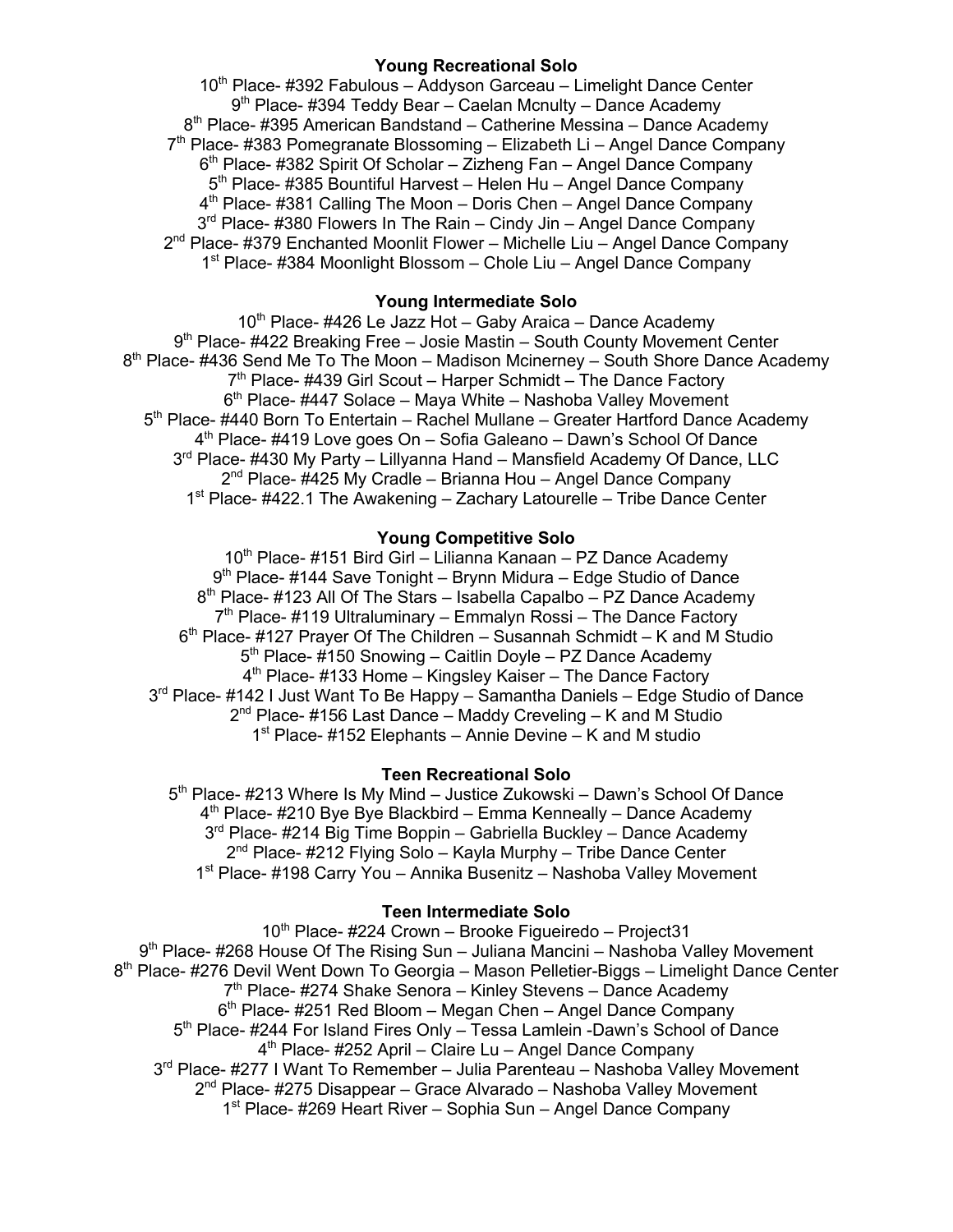## **Teen Competitive Solo**

 $10<sup>th</sup>$  Place- #37 Slow Summer – Izzy Butler – Edge Studio of Dance  $9<sup>th</sup>$  Place- #21 Love Is Alive – Ella Weddleton – K and M Studio  $8<sup>th</sup>$  Place- #42 Ghost – Jane Wyman – K and M Studio  $7<sup>th</sup>$  Place- #46 All I Want – Kayla Jackson – K and M Studio  $6<sup>th</sup>$  Place- #13 Remember The Day – Abigail Byington – The Dance Factory 5th Place- #50 The Winner Takes It All – Jessie Hurwitz – PZ Dance Academy 4<sup>th</sup> Place- #22 Bohemian Rhapsody - Adelaide Hayden - Edge Studio of Dance 3<sup>rd</sup> Place- #44 Remember Me – Julia Drainville – K and M Studio  $2<sup>nd</sup>$  Place- #40 Sorrowful – Abby Fortier – K and M Studio 1<sup>st</sup> Place- #52 Fallen Angel – Ava Barucci – K and M Studio

# **Senior Recreational Solo**

3<sup>rd</sup> Place- #294 Who Am I – Samantha Lamb – Nashoba Valley Movement  $2<sup>nd</sup>$  Place- #295 As The World Caves In – Vanya Cheney – Dawn's School of Dance 1<sup>st</sup> Place- #296 Lullabye – Madison Mcdonald – Dawn's School of Dance

# **Senior Intermediate Solo**

10<sup>th</sup> Place- #160.1 Syndicate – Olivia Sevinsky – Dawn's School of Dance  $9<sup>th</sup>$  Place- #324 Fungus – Emma Belfer – Dawn's School of Dance 8th Place- #329 In Case You Don't Live Forever – Marissa Deslauriers – Impressions Academy of Dance  $7<sup>th</sup>$  Place- #330.1 Flying – Meredith Pickering – Pineapple Dance  $6<sup>th</sup>$  Place- #353 Pink And White – Isabelle Young – Dawn's School of Dance 5<sup>th</sup> Place- #330 Put Your Records On – Grace Cassells – Dance Visions 4<sup>th</sup> Place- #331 On My Shoulder – Caroline Riethle – Limelight Dance Center 3<sup>rd</sup> Place- #329.1 Box Of Secrets - Kendall Stout - Project31  $2^{nd}$  Place- #325 Who's That Girl – Olivia Stokes – PZ Dance Academy 1st Place- #328 Til' Forever Falls Apart – Amelia Ellison – Impressions Academy Of Dance

# **Senior Competitive Solo**

 $10^{th}$  Place- #107 State Of Being – Lilli Fortier – K and M Studio  $9<sup>th</sup>$  Place- #103 Little Bird – Caleigh Wetnicka – K and M Studio  $8<sup>th</sup>$  Place- #108 Cry To Me – Justin Reilly – K and M Studio 7<sup>th</sup> Place- #108.1 Back To Me - Nina Palmer - Tribe Dance Center  $6<sup>th</sup>$  Place- #68 Wild Is The Wind – Paige Williams – Tribe Dance Center 5<sup>th</sup> Place- #86 Nature Boy – Sophia Villamainno – Tribe Dance Center  $4<sup>th</sup>$  Place- #66 BLM – Sydney Jack – Edge Studio Of Dance 3<sup>rd</sup> Place- #94 Sunshine – Sasha Powers – Edge Studio Of Dance 2<sup>nd</sup> Place- #64 Oscillation – Alanna Niemczura – Tribe Dance Center 1st Place- #105 Secret Love Song – Jillian Medeiros – Dance Xtreme

# **Adult Pro-Am Solo**

1<sup>st</sup> Place- #337 Million Pieces – Bryan Dean – Colby Academy of Dance

**Tiny Recreational Duo/Trio** 1<sup>st</sup> Place- #504 Bumble Bee Boogie – Dance Academy

**Mini Recreational Duo/Trio** 2<sup>nd</sup> Place- #49.1 Friendship – 8&1 Studios East 1<sup>st</sup> Place- #408 Boogie Shoes – Project 31

**Mini Intermediate Duo/Trio** 1<sup>st</sup> Place- #509 Mr. Postman – Dance Academy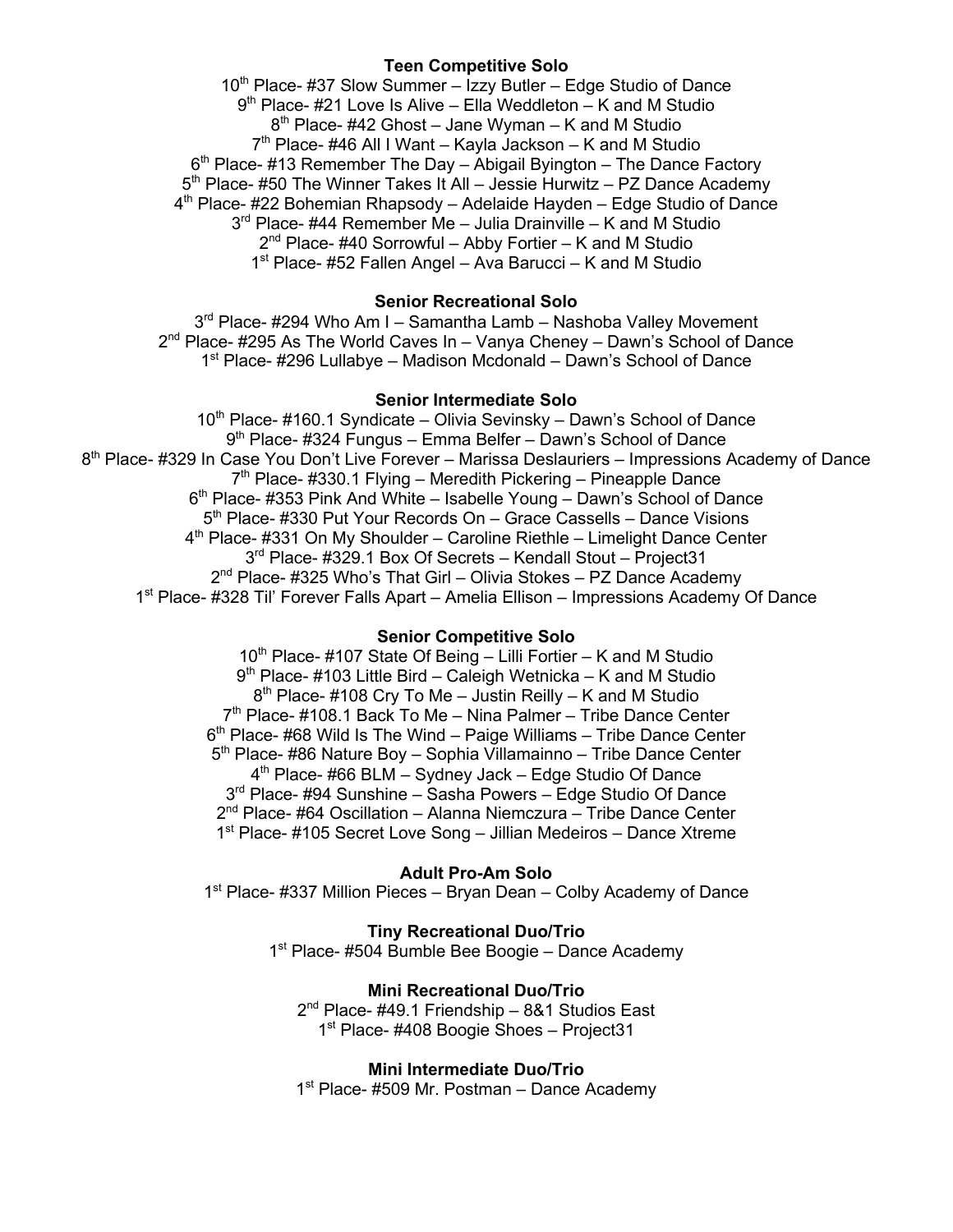### **Young Recreational Duo/Trio**

 $7<sup>th</sup>$  Place- #413 Confident – Dawn's School of Dance  $6<sup>th</sup>$  Place- #414 You Will Be Found – Dance Visions 5<sup>th</sup> Place- #416 Gully Can You Heare – Volta Dance Studio 4<sup>th</sup> Place- #407 Great Balls Of Fire – Dance Visions 3<sup>rd</sup> Place- #415 Three Little Birds – South Shore Dance Academy  $2<sup>nd</sup>$  Place- #409 Red Rose Mystery – Angel Dance Company  $1<sup>st</sup>$  Place- #411 By The River – Angel Dance Company

#### **Young Intermediate Duo/Trio**

 $10<sup>th</sup>$  Place- #507 River – Impressions Academy of Dance 9<sup>th</sup> Place- #498 National Pastime – PZ Dance Academy 8<sup>th</sup> Place- #492 Work Me Down – Dance Visions 7<sup>th</sup> Place- #495.1 Brave Souls - PZ Dance Academy  $6<sup>th</sup>$  Place- #412 I Like It – Nashoba Valley Movement 5<sup>th</sup> Place- #506 Dance With Me – Mansfield Academy of Dance, LLC 4<sup>th</sup> Place- #505 You Got Nothing To Lose – Nashoba Valley Movement 3<sup>rd</sup> Place- #496 We'll Be The Stars – South Shore Dance Academy  $2<sup>nd</sup>$  Place- #495 Follow You – Mansfield Academy of Dance, LLC  $1<sup>st</sup>$  Place- #494.1 Mango Tree – Tribe Dance Center

### **Young Competitive Duo/trio**

10<sup>th</sup> Place- #170 Raise Me Up - Centre Stage  $9<sup>th</sup>$  Place- #164 Besties – Edge Studio of Dance 8<sup>th</sup> Place- #160 Let's Get Loud – Edge Studio of Dance  $7<sup>th</sup>$  Place- #163 Flesh And Bone – Centre Stage 6<sup>th</sup> Place- #167 New York – Mansfield Academy of Dance, LLC 5<sup>th</sup> Place- #166 Upside – PZ Dance Academy  $4<sup>th</sup>$  Place- #172 Eye Of The Tiger – Edge Studio of Dance 3<sup>rd</sup> Place- #169 If This Is It Now – Tribe Dance Center 2<sup>nd</sup> Place- #171.1 A Stroll Into Spring – Angel Dance Company  $1<sup>st</sup>$  Place- #161 Slow And Steady Wins The Race – K and M Studio

## **Teen Recreational Duo/Trio**

1<sup>st</sup> Place- #215 Faded – Centre Stage

### **Teen Intermediate Duo/Trio**

8<sup>th</sup> Place- #221 Cover Girl – Dance Visions 7<sup>th</sup> Place- #222 My Boyfriend's Back – Empower Dance Industry 6<sup>th</sup> Place- #217 Carry You – Dawn's School of Dance 5<sup>th</sup> Place- #220 It's About That Walk – Edge Studio of Dance 4<sup>th</sup> Place- #228 Rock Of Ages – Dance Visions 3<sup>rd</sup> Place- #226 Me & My Shadow – Project 31  $2<sup>nd</sup>$  Place- #219 Into The Jungle – Nashoba Valley Movement 1<sup>st</sup> Place- #223 Lovely – Angel Dance Company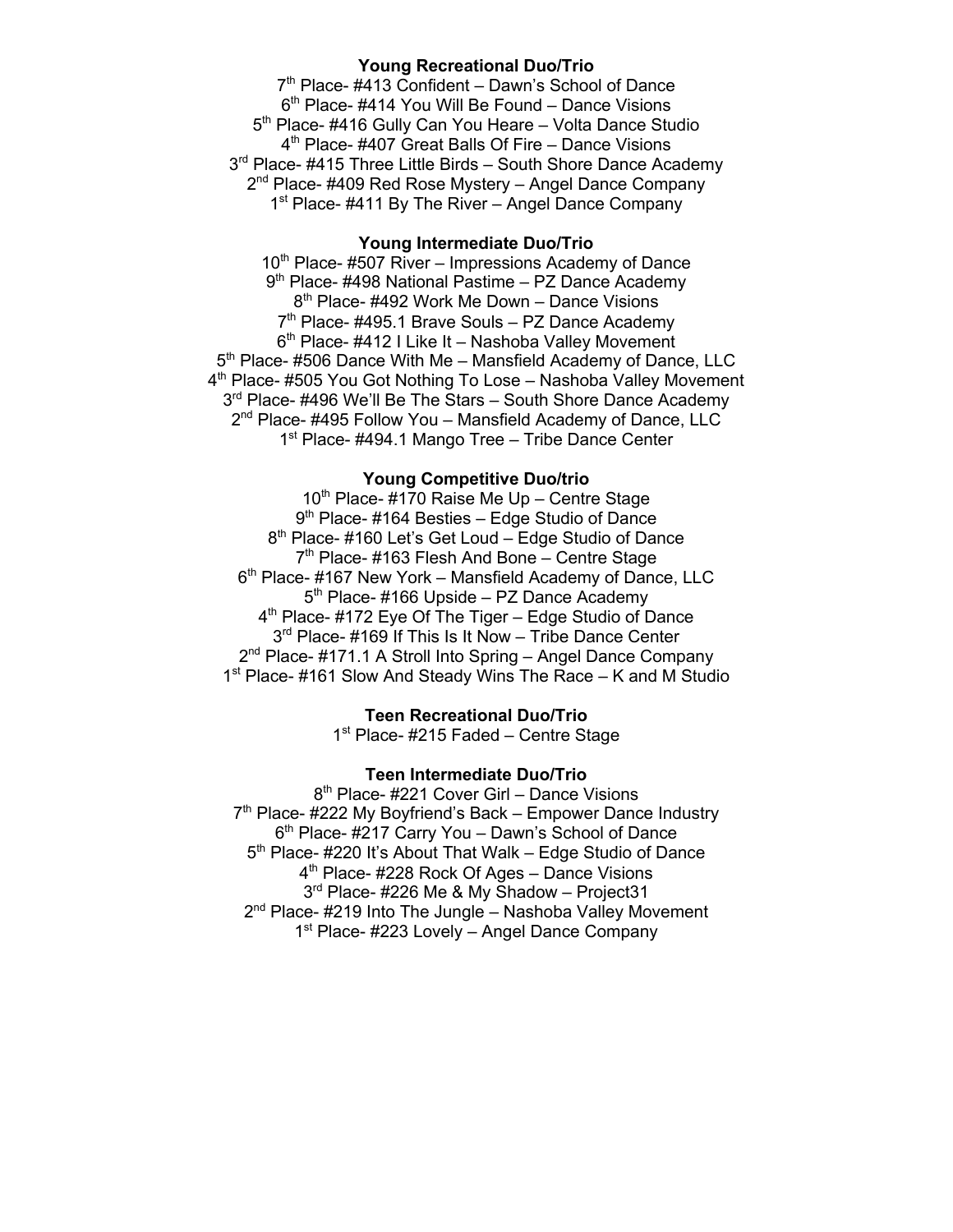#### **Teen Competitive Duo/Trio**

10<sup>th</sup> Place- #299 Fluid Fragments - South County Movement Center 9<sup>th</sup> Place- #300 The Night We Met – South Shore Dance Academy  $8<sup>th</sup>$  Place- #301 We Own The Night – Edge Studio of Dance  $7<sup>th</sup>$  Place- #306 Thoughts – Mansfield Academy of Dance, LLC  $6<sup>th</sup>$  Place- #305 Meet The Plastics – Empower Dance Industry 5<sup>th</sup> Place- #293 Dance With Me – Edge Studio of Dance  $4<sup>th</sup>$  Place- #302 14-G – Mansfield Academy of Dance 3<sup>rd</sup> Place- #298 Homecoming - PZ Dance Academy 2<sup>nd</sup> Place- #195 Hurt – Tribe Dance Center 1<sup>st</sup> Place- #307 Survivor Edge Studio od Dance

### **Senior Intermediate Duo/Trio**

1<sup>st</sup> Place- #218 Wicked Game – Impressions Academy of Dance

#### **Senior Competitive Duo/Trio**

 $7<sup>th</sup>$  Place- #311 Burning Up – Empower Dance Industry 6<sup>th</sup> Place- #310 Soft Dark Nothing – Dawn's School of Dance 5<sup>th</sup> Place- #199 Voice Of God – Tribe Dance Center 4<sup>th</sup> Place- #309 Satisfied – The Dance Factory 3<sup>rd</sup> Place- #308 Exile – PZ Dance Academy 2<sup>nd</sup> Place- #304 Seven Nation Army – Edge Studio of Dance 1<sup>st</sup> Place- #181 This Women's Work – Tribe Dance Center

# **Tiny Recreational Small Group**

2<sup>nd</sup> Place- #464 Poker Face – Volta Dance Studio 1<sup>st</sup> Place- #431 Story Of The Book – Volta Dance Studio

#### **Mini Recreational Small Group**

 $10<sup>th</sup>$  Place- #390 Agent – Volta Dance Studio 9<sup>th</sup> Place- #480 Bad Apples – Impressions Academy of Dance 8<sup>th</sup> Place- #402 Fabulous Feet – Mansfield Academy Of Dance, LLC  $7<sup>th</sup>$  Place- #398 Celebrate – Mansfield Academy Of Dance, LLC 6<sup>th</sup> Place- #391 Suess – Mansfield Academy Of Dance, LLC 5<sup>th</sup> Place- #159 Empowered Divas – Empower Dance Industry 4<sup>th</sup> Place- #136 Anchor – Empower Dance Industry 3<sup>rd</sup> Place- #145 The House That Built Me – Empower Dance Industry  $2^{nd}$  Place- #153 Glamorous Life – Empower Dance Indusrty 1<sup>st</sup> Place- #399 I'm Just A Girl – Danceworks Dance Centre

#### **Young Recreational Small Group**

 $10^{th}$  Place- #472 Humble – Volta Dance Studio 9<sup>th</sup> Place- #473 Spice Up Your Life – Danceworks Dance Centre 8<sup>th</sup> Place- #173 Intergalactic – Empower Dance Industry 7<sup>th</sup> Place- #477 I Can Only Imagine – Dawn's School of Dance 6<sup>th</sup> Place- #475 Attention – Studio of Dance Arts, LLC 5<sup>th</sup> Place- #476 Lost Boy - Project 31  $4<sup>th</sup>$  Place- #471 Dessert – Project31 3<sup>rd</sup> Place- #484 All Shook Up – Dance Academy 2<sup>nd</sup> Place- #465 Revolting Children – Project31 1<sup>st</sup> Place- #470 Blooming Peony – Angel Dance Company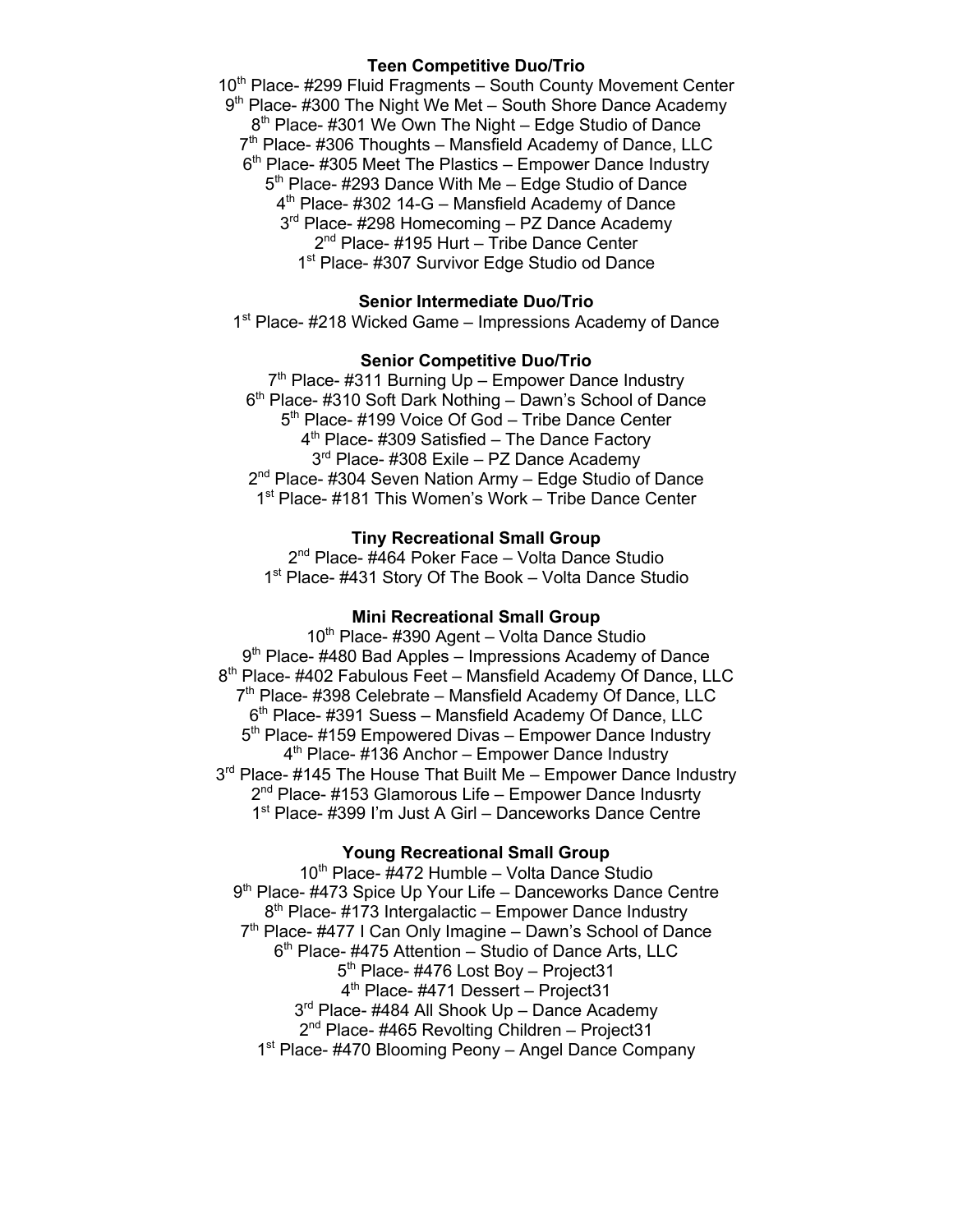### **Young Intermediate Small Group**

10<sup>th</sup> Place- #549 Besties – South County Movement Center 9<sup>th</sup> Place- #562 Those Girls – South County Movement Center  $8<sup>th</sup>$  Place- #546 24k Funk – PZ Dance Academy  $7<sup>th</sup>$  Place- #560 New York New York – Nashoba Valley Movement 6<sup>th</sup> Place- #554 Beach Break - Project31 5<sup>th</sup> Place- #567 Le Jazz Hot – Greater Hartford Dance Academy 4<sup>th</sup> Place- #565 Tap With Sass – Greater Hartford Dance Academy 3<sup>rd</sup> Place- #548 Uphill Battle – Nashoba Valley Movement 2<sup>nd</sup> Place- #543 Hannigan's Shenanigans – Greater Hartford Dance Academy 1<sup>st</sup> Place- #536 Pity Party – Project31

# **Young Competitive Small Group**

10<sup>th</sup> Place- #530 Eye Of The Tiger – Centre Stage 9<sup>th</sup> Place- #521 It's Janet – Centre Stage 8<sup>th</sup> Place- #534 Game Of Survival – Centre Stage 7<sup>th</sup> Place- #540 Peter – Centre Stage  $6<sup>th</sup>$  Place- #563 Enough – Mansfield Academy of Dance, LLC 5<sup>th</sup> Place- #553 Good Day – Mansfield Academy of Dance, LLC  $4<sup>th</sup>$  Place- #538 What About Us – Edge Studio of Dance 3<sup>rd</sup> Place- #559 Under Pressure – PZ Dance Academy 2<sup>nd</sup> Place- #556 Rendezvous – Edge Studio of Dance 1<sup>st</sup> Place- #542 International Style – Edge Studio of Dance **Teen Recreational Small Group** 2<sup>nd</sup> Place- #467 Oceans - Volta Dance Studio 1<sup>st</sup> Place- #482 Fighter – Volta Dance Studio

#### **Teen Recreational Small Group**

2<sup>nd</sup> Place- #278 You Can't Stop The Beat – Nashoba Valley Movement 1<sup>st</sup> Place- #264 Game Of Survival – Nashoba Valley Movement

## **Teen Intermediate Small Group**

 $10<sup>th</sup>$  Place- #200 The Business – Empower Dance Industry 9<sup>th</sup> Place- #196 Sweet Ladies - Studio of Dance Arts, LLC 8<sup>th</sup> Place- #194 Havana – Danceworks Dance Centre 7th Place- #201 Goosebumps – Project31  $6<sup>th</sup>$  Place- #191 Every Little Thing – Project 31 5<sup>th</sup> Place- #183 Walk For Me – Project 31 4<sup>th</sup> Place- #187 Let's Get Loud - Nashoba Valley Movement 3<sup>rd</sup> Place- #184 I Believe, A 911 Tribute – Danceworks Dance Centre 2<sup>nd</sup> Place- #197 Fabulous Feet – Greater Hartford Dance Academy 1<sup>st</sup> Place- #206 Bellhop Boogie – Greater Hartford Dance Academy

### **Teen Competitive Small Group**

 $10<sup>th</sup>$  Place- #284 Boss Ladies – Empower Dance Industry 9<sup>th</sup> Place- #285 Look What You Made Me Do - Project31 8<sup>th</sup> Place- #235 Goodies - Tribe Dance Center 7<sup>th</sup> Place- #297 The Lover That I Lost - Project 31 6<sup>th</sup> Place- #280 Hotel California – Empower Dance Industry 5<sup>th</sup> Place- #283 East Coast Vs West Coast – Edge Studio of Dance 4<sup>th</sup> Place- #286 Soon This Space Will Be Too Small – PZ Dance Academy 3<sup>rd</sup> Place- #290 Spell Block Tango - Project 31  $2<sup>nd</sup>$  Place- #292 Tightrope – PZ Dance Academy 1<sup>st</sup> Place- #291 Let Go Today – Edge Studio of Dance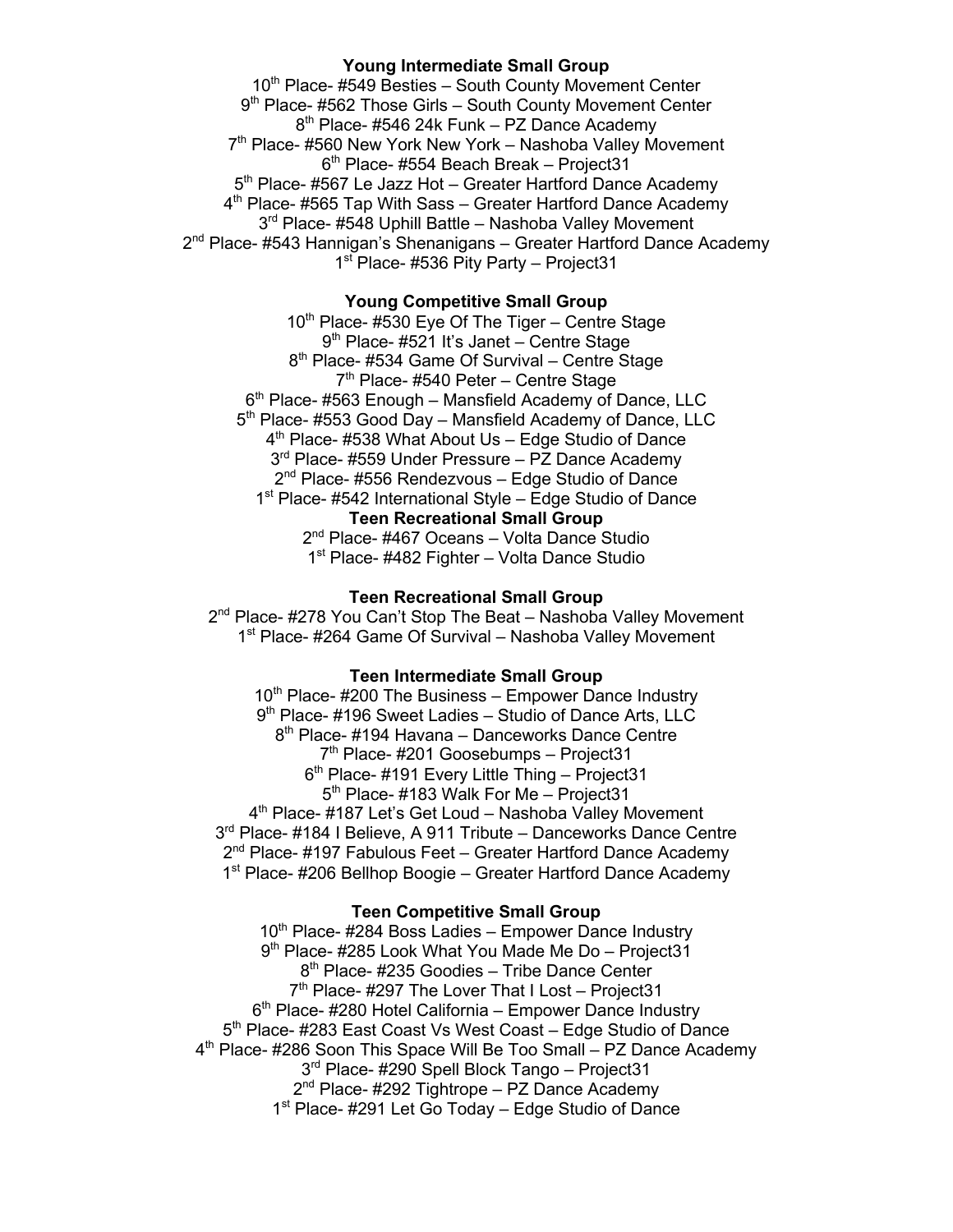#### **Senior Intermediate Small Group**

5<sup>th</sup> Place- #346 Feeling Good – Impressions Academy of Dance 4<sup>th</sup> Place- #351 Tomorrow – Impressions Academy of Dance 3<sup>rd</sup> Place- #173.1 Lighthouse – Dawn's School of Dance  $2^{nd}$  Place- #350 Find Me – Dance Workshop 1<sup>st</sup> Place- #334 Ain't No Sunshine – Dance Workshop

# **Senior Competitive Small Group**

 $9<sup>th</sup>$  Place- #355 Aquarius – K and M Studio 8<sup>th</sup> Place- #356 Haunt Me – Edge Studio of Dance  $7<sup>th</sup>$  Place- #326 Flying Out Of The Nest – K and M Studio  $6<sup>th</sup>$  Place- #250 He's A Dream – Tribe Dance Center 5<sup>th</sup> Place- #242 Love You In My Mind – Tribe Dance Center 4th Place- #333 Burlesque – K and M Studio 3<sup>rd</sup> Place- #344 The Hunted – K and M studio 2<sup>nd</sup> Place- #335 Purple Rain – Edge Studio of Dance 1<sup>st</sup> Place- #321 Looking Back – K and M Studio

# **Tiny Recreational Large Group**

3<sup>rd</sup> Place- #482.1 Bom Bom Bom – Nashoba Valley Movement 2<sup>nd</sup> Place- #498.1 Banana Split For My Baby – Dance Academy 1<sup>st</sup> Place- #496.1 Friend Like Me – Nashoba Valley Movement

## **Mini Recreational Large Group**

6<sup>th</sup> Place- #488.1 Sea Cruise – Sally McDermott Dance Centers 5<sup>th</sup> Place- #467.1 Zero To Hero – Sally McDermott Dance Centers 4<sup>th</sup> Place- #406 I Look To You – Edge Studio of Dance 3<sup>rd</sup> Place- #404 Hip Hop Queen – Greater Hartford Dance Academy  $2^{nd}$  Place- #400 Work For It – Edge Studio of Dance 1<sup>st</sup> Place- #403 Flourishing Blossom – Angel Dance Company

## **Mini Intermediate Large Group**

3<sup>rd</sup> Place- #481 Yacht Club Swing – Edge Studio of Dance  $2<sup>nd</sup>$  Place- #474 Surf's Up – Edge Studio of Dance 1<sup>st</sup> Place- #466 Tik Tok – Edge Studio of Dance

## **Young Recreational Large Group**

6<sup>th</sup> Place- #489 Old School Cool – Volta Dance Studio 5<sup>th</sup> Place- #499 Queens In The Castle – Volta Dance Studio 4<sup>th</sup> Place- #486 You're The One That I Want – Project 31 3<sup>rd</sup> Place- #485 Come Little Children – Danceworks Dance Centre 2<sup>nd</sup> Place- #488 You Say – Angel Dance Company 1<sup>st</sup> Place- #487 Sleeve Dance Into Spring Breeze – Angel Dance Company

#### **Young Intermediate Large Group**

 $10<sup>th</sup>$  Place- #511 Use Somebody – Edge Studio of Dance 9<sup>th</sup> Place- #514 Blinded Me With Science – PZ Dance Academy  $8<sup>th</sup>$  Place- #512 SOS - Project 31  $7<sup>th</sup>$  Place- #519 Took The Night – Edge Studio of Dane 6th Place- #516 Wherever You Will Go – Project31 5<sup>th</sup> Place- #515 Ol' Bamboo – Mansfield Academy of Dance, LLC  $4<sup>th</sup>$  Place- #522 Mercury – Nashoba Valley Movement 3<sup>rd</sup> Place- #513 Odyssey Of The Swan-Geese - Angel Dance Company 2<sup>nd</sup> Place- #523 Field Of Hopes - Angel Dance Company 1<sup>st</sup> Place- #538.1 Rythems Of The Fan – Angel Dance Company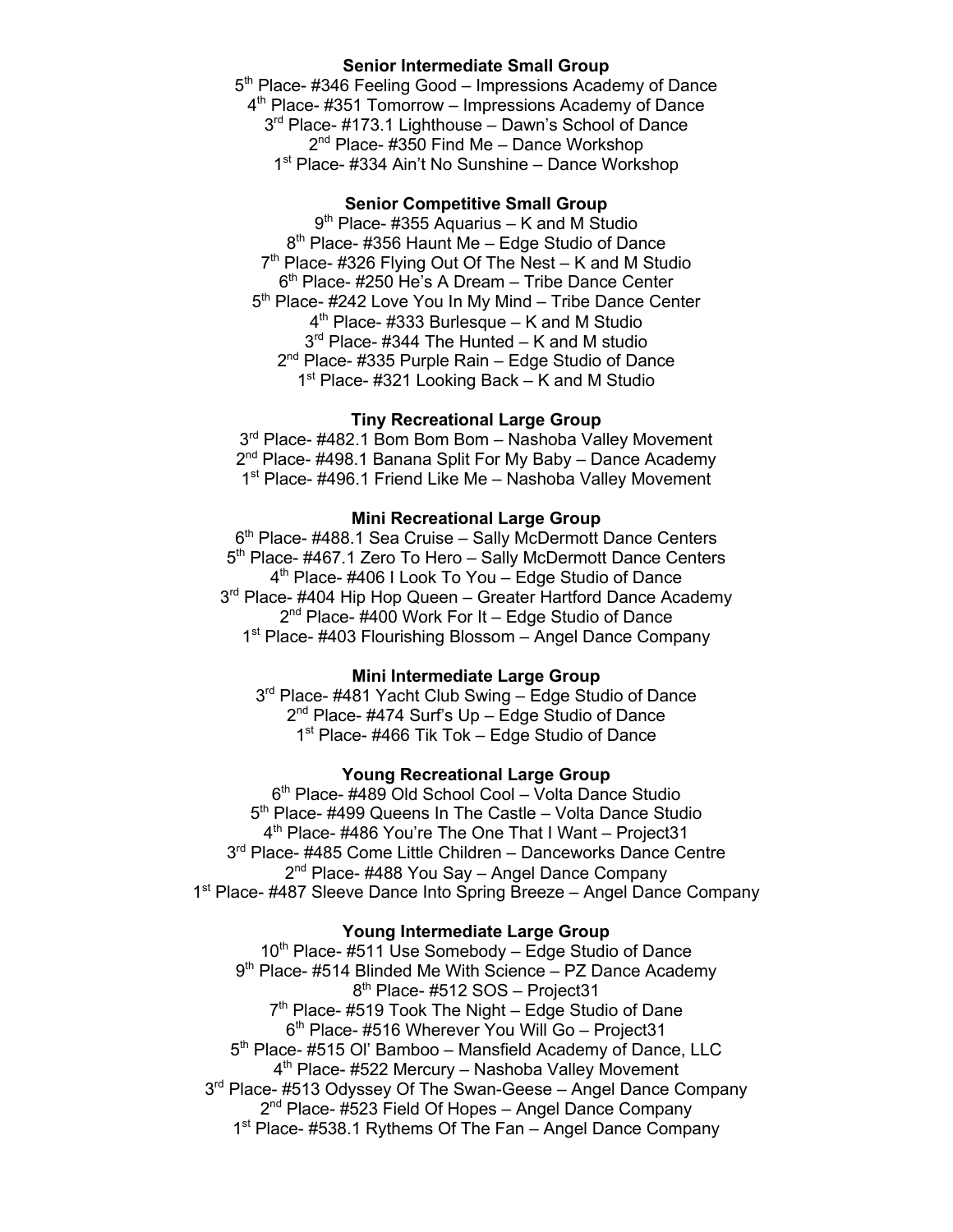### **Young Competitive Large Group**

10<sup>th</sup> Place- #529 Pandora – Edge Studio of Dance 9<sup>th</sup> Place- #527 Return From Wonderland – K and M Studio 8<sup>th</sup> Place- #552 Get What You Give – Edge Studio of Dance  $7<sup>th</sup>$  Place- #531 Seasons Of Love – K and M Studio  $6<sup>th</sup>$  Place- #518 Party People – Edge Studio of Dance 5<sup>th</sup> Place- #526 Go Speed Racer – Edge Studio of Dance  $4<sup>th</sup>$  Place- #545 You Raise Me Up – K and M Studio 3<sup>rd</sup> Place- #510 A New Day Has Come – K and M Studio  $2<sup>nd</sup>$  Place- #525 Are You Joking – K and M Studio 1<sup>st</sup> Place- #557 Icon – K and M Studio

# **Teen Intermediate Large Group**

 $10<sup>th</sup>$  Place- #227 Rihanna's Navy – Edge Studio of Dance 9<sup>th</sup> Place- #231 #TRENDING – Nashoba Valley Movement 8<sup>th</sup> Place- #232 Best Life – Edge Studio of Dance  $7<sup>th</sup>$  Place- #62 Animals – Empower Dance Industry  $6<sup>th</sup>$  Place- #208 Already Gone – Edge Studio of Dance 5<sup>th</sup> Place- #77 I Want To Know – Empower Dance Industry 4<sup>th</sup> Place- #233 You'll Float Too – Studio of Dance Arts, LLC 3<sup>rd</sup> Place- #70 The Debate – Empower Dance Industry  $2<sup>nd</sup>$  Place- #225 To Build A Home – Nashoba Valley Movement 1<sup>st</sup> Place- #230 Red Blossom In Snow – Angel Dance Company

#### **Teen Competitive Large Group**

10<sup>th</sup> Place- #348 A Sky Full Of Stars – Edge Studio of Dance  $9<sup>th</sup>$  Place- #327 Overthinking – Edge Studio of Dance 8<sup>th</sup> Place- #343 Bella Ciao – Edge Studio of Dance  $7<sup>th</sup>$  Place- #229 Pure Love – Tribe Dance Center 6<sup>th</sup> Place- #339 Upside Of Down - Edge Studio of Dance 5<sup>th</sup> Place- #320 Stereotypes - Edge Studio of Dance 4<sup>th</sup> Place- #190 Essence - Tribe Dance Center 3<sup>rd</sup> Place- #347 Splosh PZ Dance Academy  $2<sup>nd</sup>$  Place- #340 Forever – K and M Studio  $1<sup>st</sup>$  Place- #338 Why – PZ Dance Academy

### **Senior Competitive Large Group**

1<sup>st</sup> Place- #234 Time – Tribe Dance Center

#### **Young Intermediate Line**

 $3<sup>rd</sup>$  Place- #568 Somewhere Over The Rainbow – Nashoba Vallet Movement 2<sup>nd</sup> Place- #569 Under Construction - Project31 1<sup>st</sup> Place- #564 Babylon – Project31

#### **Young Competitive Line**

5<sup>th</sup> Place- #566 Pop Flashback – Edge Studio of Dance 4<sup>th</sup> Place- #550 Go The Distance – Edge Studio of Dance 3<sup>rd</sup> Place- #570 Big Band – Edge Studio of Dance 2<sup>nd</sup> Place- #561 Be Wild – Edge Studio of Dance 1<sup>st</sup> Place- #544 Welcome To The Circus – Edge Studio of Dance

# **Teen Competitive Line**

4<sup>th</sup> Place- #176 Only One Road - Tribe Dance Center 3rd Place- #316 Drumline - Edge Studio of Dance  $2<sup>nd</sup>$  Place- #317 The New Girl – K and M Studio 1<sup>st</sup> Place- #313 Reverence – K and M Studio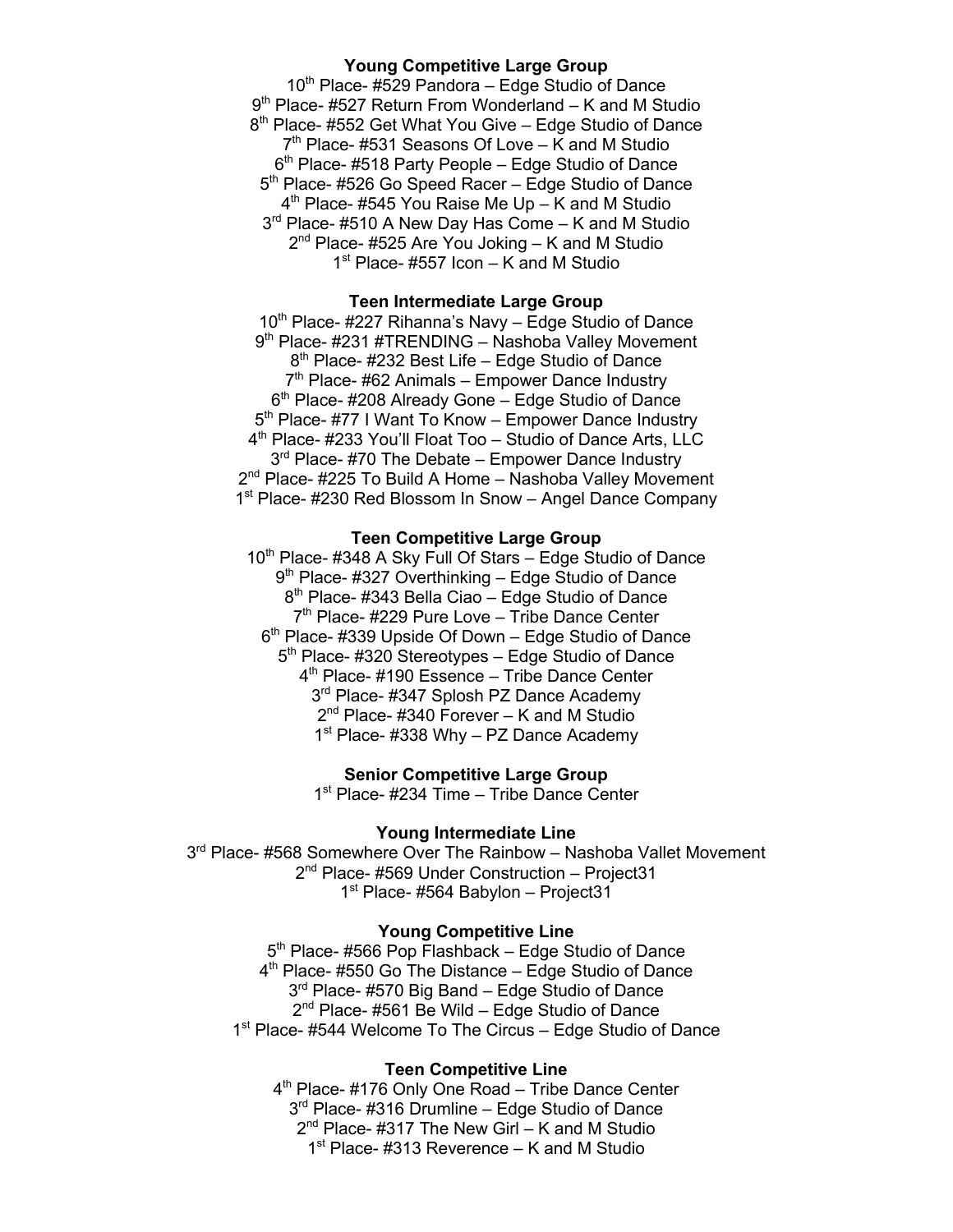### **Young Competitive Production**

1<sup>st</sup> Place- #312 Feel This Moment – Edge Studio of Dance

### **Judges Choice Awards**

**Outstanding Entertainment-** #8 Lady Lie – Empower Dance Industry **Outstanding Entertainment-** #94 Sunshine – Edge Studio of Dance **Outstanding Entertainment-** #142 I Just Want To Be Happy – Edge Studio of Dance **Outstanding Entertainment-** #206 Bellhop Boogie – Greater Hartford Dance Academy **Outstanding Entertainment-** #302 14G – Mansfield Academy of Dance **Outstanding Entertainment-** #465 Revolting Children – Project31 **Outstanding Entertainment-** #524 Favorite TV Family – Mansfield Academy of Dance, LLC **Showmanship-** #20 Send Me To The Moon – PZ Dance Academy **Showmanship-** #77 I Want To Know – Empower Dance Industry **Showmanship-** #138 Chasing All The Stars – Centre Stage **Showmanship-** #226 Me & My Shadow – Project 31 **Showmanship-** #312 Feel This Moment – Edge Studio of Dance **Showmanship-** #442 Little Shop Of Horrors – Dance Academy **Showmanship-** #542 International Style – Edge Studio of Dance **Technical Excellence-** #13 Remember The Day – The Dance Factory **Technical Excellence-** #87 Courage To Change – Dance Xtreme **Technical Excellence-** #133 Home – The Dance Factory **Technical Excellence-** #223 Lovely – Angel Dance Company **Technical Excellence-** #321 Fooling Buck – K and M Studio **Technical Excellence-** #436 Send Me To The Moon – South Sore Dance Academy **Technical Excellence-** #523 Field Of Hopes – Angel Dance Company **Emotional Execution-** #42 Ghost – K and M Studio **Emotional Execution-** #73 Without You – PZ Dance Academy **Emotional Execution-** #150 Snowing – PZ Dance Academy **Emotional Execution-** #244 For Island Fires Only – Dawn's School of Dance **Emotional Execution-** #328 Til Forever Falls Apart – Impressions Academy of Dance **Emotional Execution-** #422 Breaking Free – South County Movement Center **Emotional Execution-** #548 Uphill Battle – Nashoba Valley Movement **Outstanding Choreography-** #22 Bohemian Rhapsody – Edge Studio of Dance **Outstanding Choreography-** #64 Oscillation – Tribe Dance Center **Outstanding Choreography-** #152 Elephants – K and M Studio **Outstanding Choreography-** #234 Time – Tribe Dance Center **Outstanding Choreography-** #280 Hotel California – Empower Dance Industry **Outstanding Choreography-** #425 My Cradle – Angel Dance Company **Outstanding Choreography-** #525 Are You Joking – K and M Studio

**ADCC Studio Of Excellence Award-** PZ Dance Academy

#### **Overall High Point**

**Model-** Emily Clarke – South County Movement Center **Student Choreography-** #89 Sophisticated – Sasha Powers – Edge Studio of Dance **Recreational Solo/Duo/Trio-** #384 Moonlight Blossom – Chloe Liu – Angel Dance Company **Intermediate Solo/Duo/Trio-** #422.1 The Awakening – Zachary Latourelle – Tribe Dance Center **Competitive Solo/Duo/Trio-** #105 Secret Love Song – Jillian Medeiros – Dance Xtreme **Recreational Group/Line/Production-** #470 Blooming Peony – Angel Dance Company **Intermediate Group/Line/Production-** #538.1 Rhythems Of The Fan – Angel Dance Company **Competitive Group/Line/Production-** #321 Looking Back – K and M Studio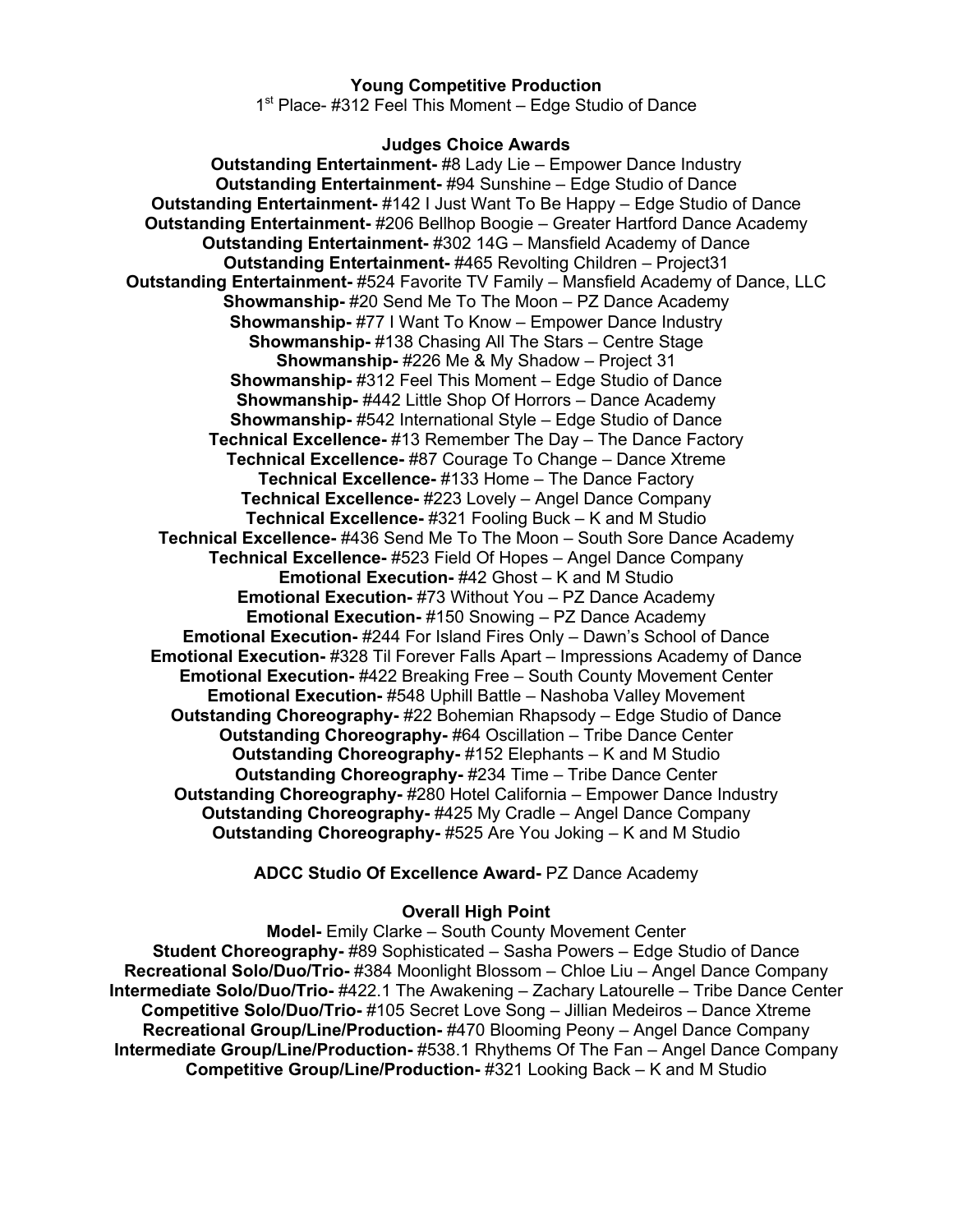#### **Elite Performance Team**

#1 Velveteen – PZ Dance Academy #13 Remember The Day – The Dance Factory #26 From The Highest Branch – Tribe Dance Center #34 Start A War – Edge Studio of Dance #40 Sorrowful –  $\overline{K}$  and M Studio #41 This Is Hyde – K and M Studio #42 Ghost – K and M Studio #43 Ashes – Project31 #48 Salem's Secret – Empower Dance Industry #52 Fallen Angel – K and M Studio #54 Control – 8&1 Studios East #56 Comfortable – Edge Studio of Dance #57 Too Late – Tribe Dance Center #60 Waves Know Shores – PZ Dance Academy #61 Feel Good – Dawn's School of Dance #64 Oscillation – Tribe Dance Center #65 Something Bad – South County Movement Center #66 BLM – Edge Studio of Dance #68 Wild Is The Wind – Tribe Dance Center #72 New Dorp New York – Tribe Dance Center #73 Without You – PZ Dance Academy #80.1 Soon As My Heart Breaks – Tribe Dance Center #81 Waking Up Slowly – Dawn's School of Dance #82 Gravity – Dawn's School of Dance #87 Courage To Change – Dance Xtreme #89 Sophisticated – Edge Studio of Dance #94 Sunshine – Edge Studio of Dance #95 Vienna – Project31 #98 Gorecki – Tribe Dance Center #103.1 Applause – Tribe Dance Center #105 Secret Love Song – Dance Xtreme #108 Cry To Me – K and M Studio #115 Mambo Italiano – K and M Studio #118 If My Friends Could See Me Now – Edge Studio of Dance #120 At Long Last Love – Tribe Dance Center #120.1 I Want To Be A Rockette – Tribe Dance Center #123 All Of The Stars – PZ Dance Academy #126 Little Voice – K and M Studio #127 Prayer Of The Children – K and M Studio #128 Edelweiss – K and M Studio #133 Home – The Dance Factory #140 Don't Stop Me Now – Edge Studio of Dance #141 Let's Get Loud – K and M Studio #142 I Just Want To Be Happy – Edge Studio of Dance #144 Save Tonight – Edge Studio of Dance #150 Snowing – K and M Studio #152 Elephants – K and M Studio #156 Last Dance – K and M Studio #161 Slow And Steady Wins The Race – K and M Studio #165 Count On Me – Centre Stage #171.1 A Stroll Into Spring – Angel Dance Company #173.1 Lighthouse – Dawn's School of Dance #195 Hurt – Tribe Dance Center #196 Sweet Ladies – Studio of Dance Arts #201 Goosebumps – Project31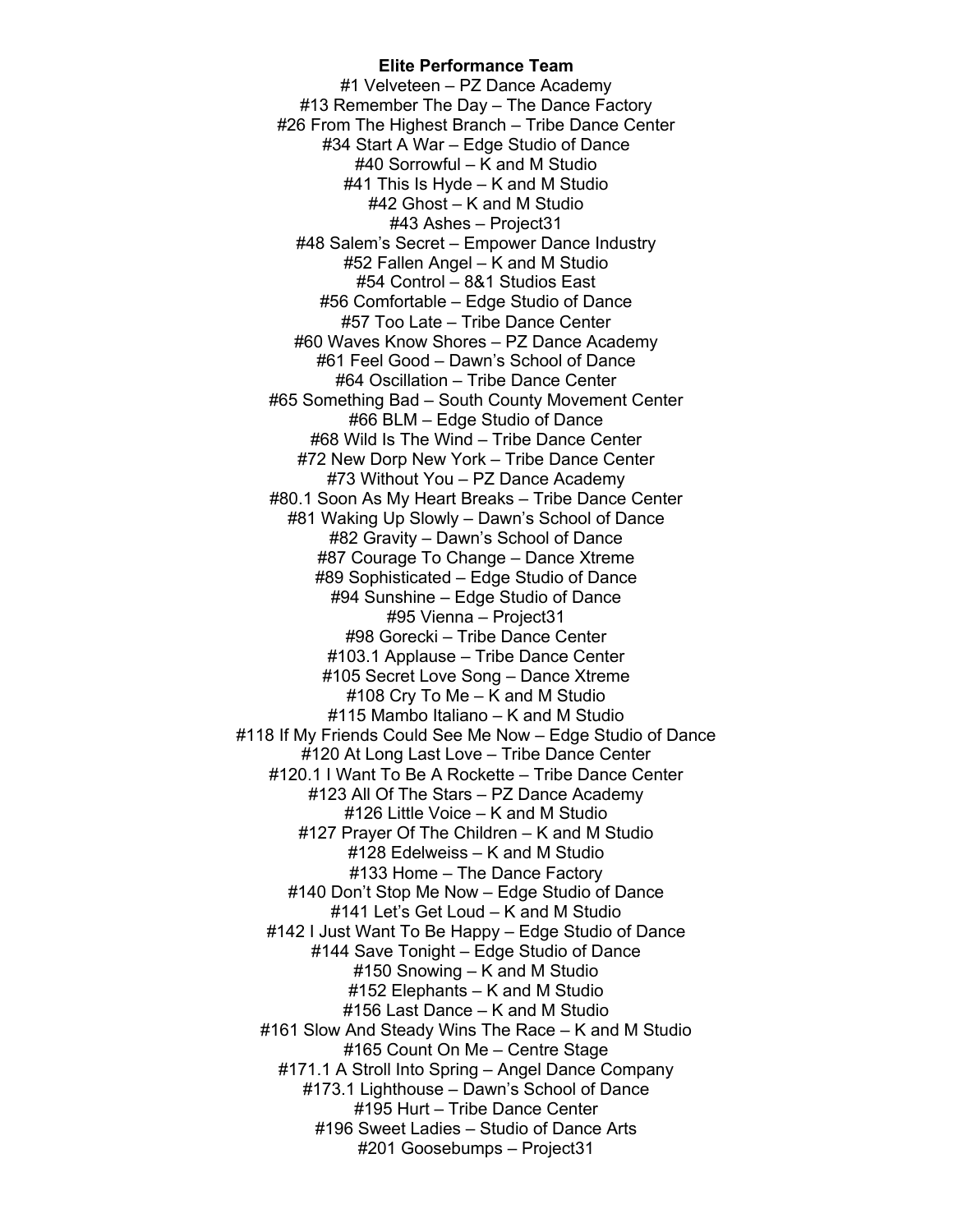#209 Reason Why – Tribe Dance Center #210 Bye Bye Blackbird – Dance Academy #212 Flying Solo – Tribe Dance Academy #214 Big Time Boppin – Dance Academy #215 Faded – Centre Stage #218 Wicked Games – Impressions Academy of Dance #219 Into The Jungle – Nashoba Valley Movement #240 Hurricane – Dawn's School of Dance #241 Body And Mind – Dawn's School of Dance #242 Love You In My Mind – Tribe Dance Center #243 Sign Of The Times – Dawn's School of Dance #244 For Island Fires Only – Dawn's School of Dance #250 He's A Dream – Tribe Dance Center #252 April – Angel Dance Company #257 You Never Remind Me – Tribe Dance Center #263 Keep On – Dawn's School of Dance #264 Game Of Survival – Nashoba Valley Movement #267 Speaking French – Project31 #269 Heart River – Angel Dance Company #274 Shake Senora – Dance Academy #282 Madness – Centre Stage #283 East Coast Vs West Coast – Edge Studio of Dance #290 Spell Block Tango – Project31 #293 Dance With Me – Edge Studio of Dance #295 As The World Caves In – Dawn's School of Dance #296 Lullabye – Dawn's School of Dance #297 The Lover That I Lost – Project31 #299 Fluid Fragments – South County Movement Center #302 14G – Mansfield Academy of Dance #303 I Will Survive – South County Movement Center #305 Meet The Plastics – Empower Dance Industry #308 Exile – PZ Dance Academy #309 Satisfied – The Dance Factory #316 Drum Line – Edge Studio of Dance #317 The New Girl – K and M Studio #324 Fungus – Dawn's School of Dance #328 Til' Forever Falls Apart – Impressions Academy of Dance #329.1 Box Of Secrets – Project31 #330 Put Your Records On – Dance Visions #330.1 Flying – Pineapple Dance #331 On My Shoulder – Limelight Dance Center #334 Ain't No Sunshine – Dance Workshop #379 Enchanted Moonlit Flower – Angel Dance Company #380 Flowers In The Rain – Angel Dance Company #395 American Bandstand – Dance Academy #396 Baby That's Rock n Roll – Dance Academy #401 Loyal Brave & True – Volta Dance Studio #403 Flourishing Blossom – Angel Dance Company #413 Confident – Dawn's School of Dance #422 Breaking Free – South County Movement Center #423 Wild Thing – South County Movement Center #425 My Cradle – Angel Dance Company #432.1 Will I Be Enough – Tribe Dance Center #433 Through Your Eyes – Dance Academy #434 Castle On A Cloud – Dance Academy #436 Send Me To The Moon – South Shore Dance Academy